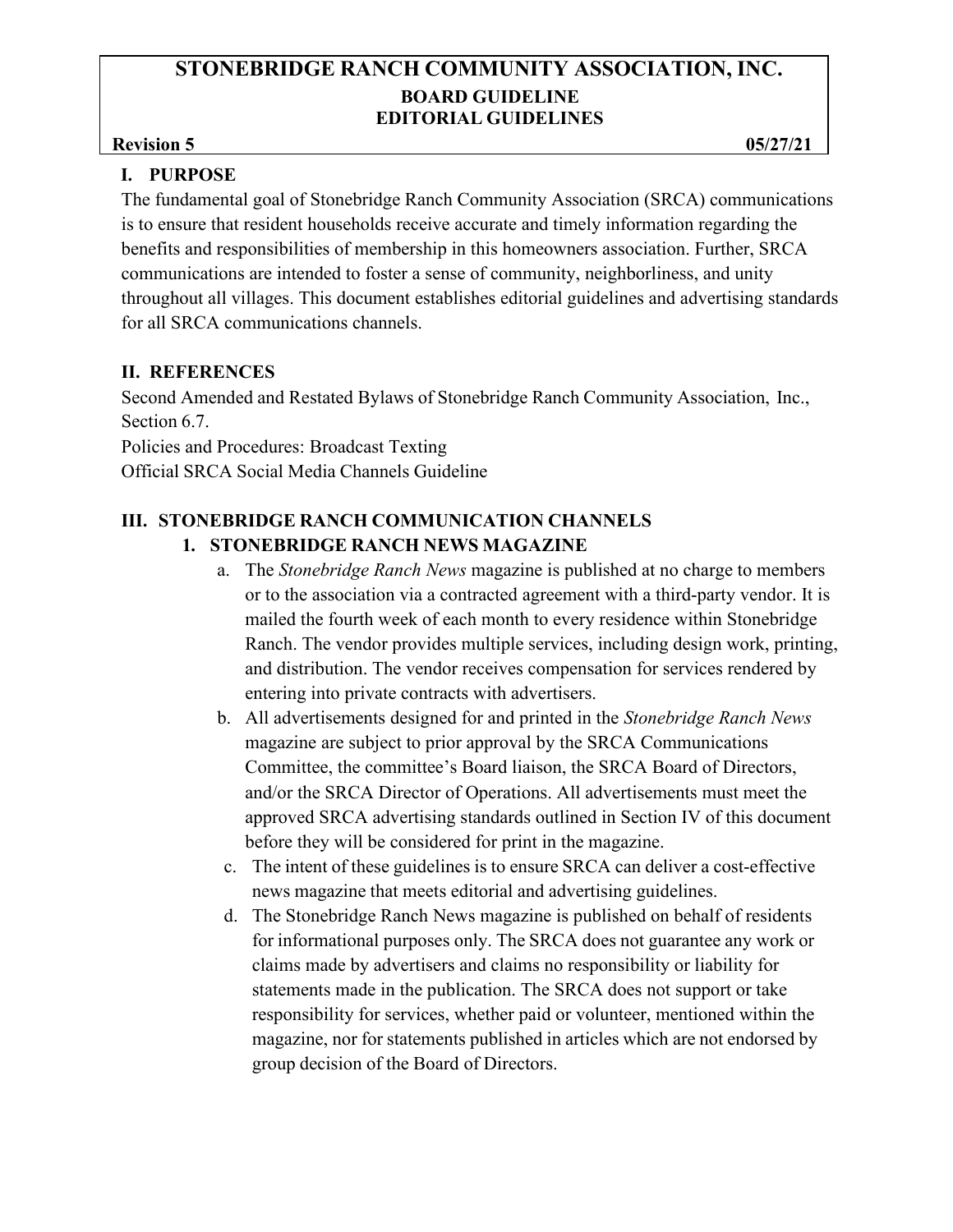# **Revision 5** 05/27/21

# **2. STONEBRIDGE RANCH WEBSITE**

- a. The SRCA website resides at the URL [www.stonebridgeranch.com.](http://www.stonebridgeranch.com/)
- b. The website is available to SRCA members and the public.
- c. The website is funded from annual homeowner assessments.
- d. Advertising is not permitted.

#### **3. STONEBRIDGE RANCH E-NEWS**

- a. The SRCA sends SRCA E-News blasts to subscribers on a bi-weekly/asneeded basis.
- b. Subscription is voluntary and is available to SRCA members and the public. The subscription form is available at the bottom of every webpage at [www.stonebridgeranch.com.](http://www.stonebridgeranch.com/)
- c. SRCA E-News is funded through the SRCA's collection of annual assessments from members.
- d. Advertising is not permitted.

# 4. **STONEBRIDGE RANCH BROADCAST TEXTS**

- a. The SRCA sends broadcasts texts to subscribers on an as-needed basis.
- b. Subscription is voluntary and is available only to SRCA members via their private online accounts at <https://www.ciranet.com/ResidentPortal>.
- c. The program operates per the SRCA *Policies and Procedures: Broadcast Texting*
- d. SRCA broadcast texts are funded through the SRCA's collection of annual assessments from members.

e. Advertising is not permitted.

# 5. **STONEBRIDGE RANCH OFFICIAL SOCIAL MEDIA CHANNELS**

- a. The SRCA publishes posts in social media on a frequent/as-needed basis to provide SRCA members with up-to-date information. These posts are made public in order to serve area Realtors, prospective residents, and other interested parties, as well as resident households.
- b. The program operates per the *Official SRCA Social Media Channels Guideline*.
- c. SRCA social media account(s) are funded through the SRCA's collection of annual assessments from members.
- d. Advertising is not permitted.

# **IV. PAID ADVERTISEMENTS**

1. Advertisements in SRCA communications are defined as any purchased, donated, or in-kind promotion of third-party goods or services.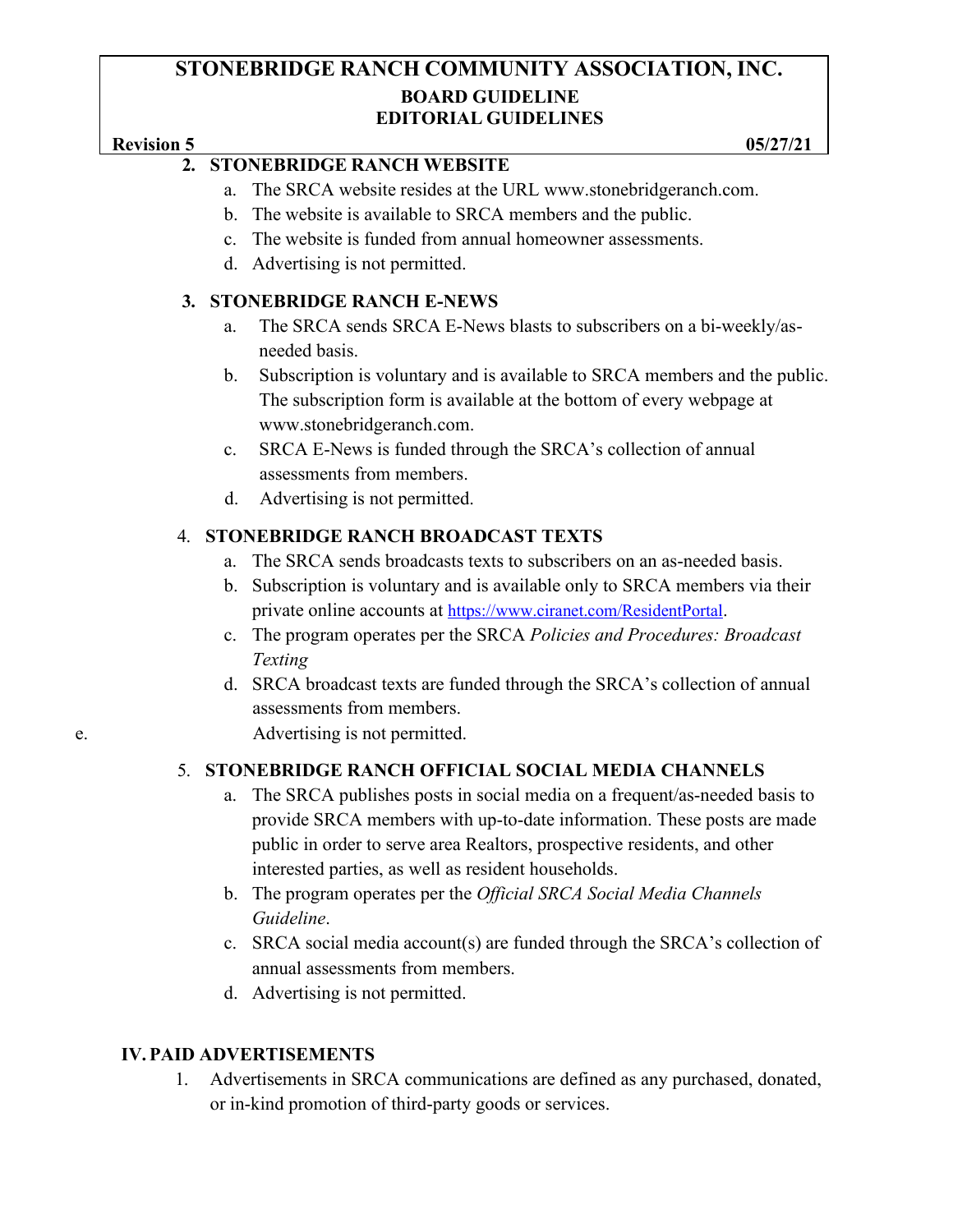# **Revision 5** 05/27/21 2. SRCA allows advertisements on one of its communications channels: the

- Stonebridge Ranch News Magazine. All other communications channels are provided as a service supported by annual homeowner assessments, and advertisements (paid, donated, or in-kind) are not allowed. Exceptions are noted in Section V Permitted Promotion.
- 3. The SRCA reserves the right to deny any advertiser or advertisement for any reason.
- 4. Ads must be "family-friendly" and in "good taste."
	- a. For the purpose of this document, the SRCA defines "family-friendly" as being "suitable for all members of an average family, including those with young children, by abstaining from portrayal of nudity, sexual functions, crude language, violence, and illegal drug use."
	- b. For the purpose of this document, the SRCA defines "good taste" as "satisfying generally accepted social or esthetic standards."
- 5. Ads may not use discriminatory or derogatory language regarding race, color, religion (creed), gender, gender expression, age, national origin (ancestry), disability, marital status, sexual orientation, or military status, in any of its activities or operations.
- 6. Ads may not depict any activity of an illegal nature.
- 7. Ads may not promote or depict a product that is not permitted by SRCA governing documents for installation on SRCA residential lots (including on the home exterior, in the yard, on the driveway, or other visible area.)
- 8. Ads must be clearly and immediately recognizable as advertisements. They cannot resemble advertorials, infotainment, or paid announcements. Their design may not mirror the SRCA branding style as seen in SRCA communication channels (font styles, colors, etc.)
- 9. Ads may not use the SBR trademarked logo, unless the advertiser has express, contracted permission for the use of the logo.
- 10. Ads may not promote any political party, political affiliation, or political organization with a stated political affiliation. They may not be utilized to promote a candidate in any political election (whether at the local, state, national, or global level).
- 11. Ads may not promote or advocate for any religion, religious creed or affiliation, or religious service or event, with one exception as outlined below in IV.h.1.
	- a. The SRCA will not deny an advertiser which uses a religious symbol, word, or wording as part of their logo or slogan.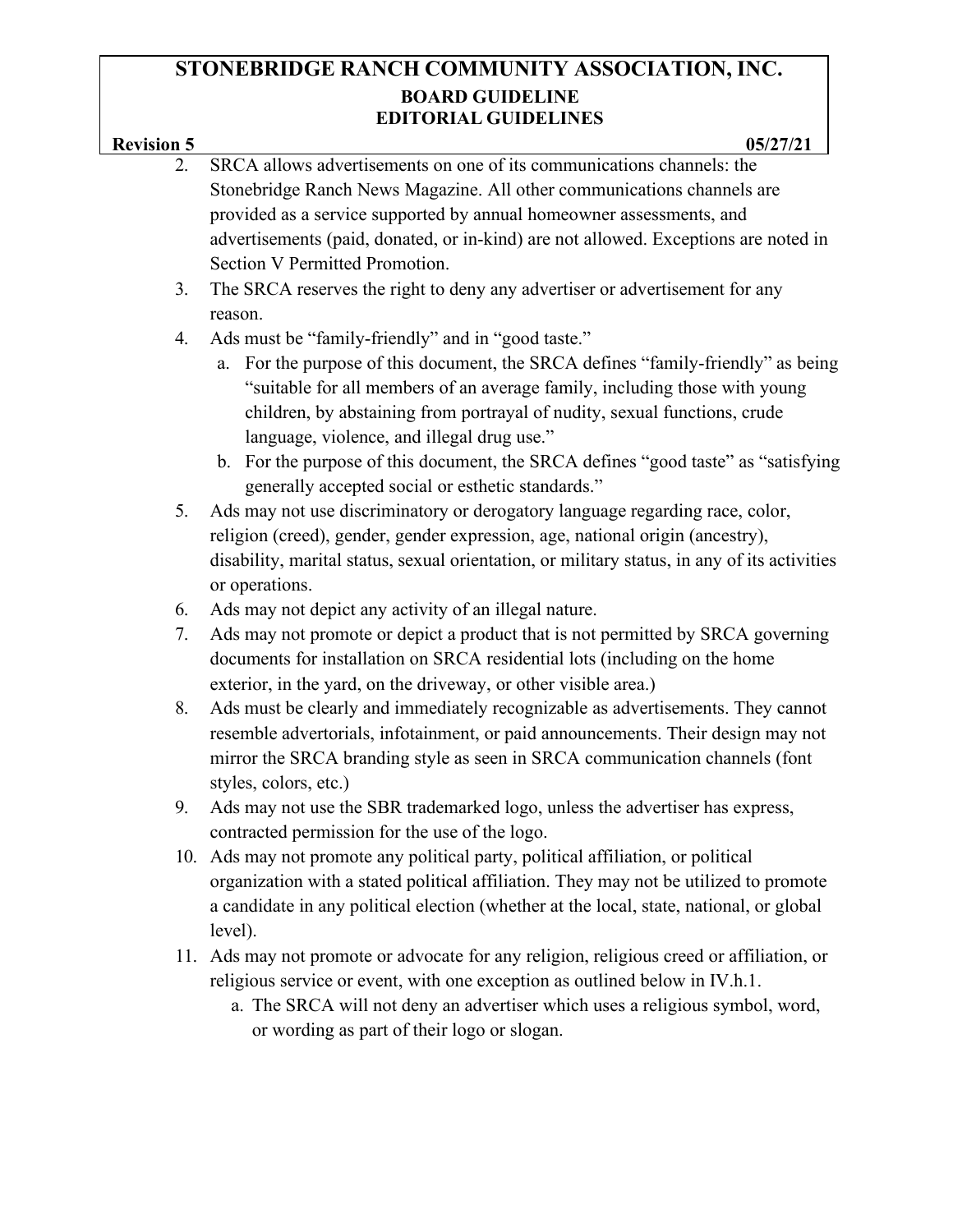#### **Revision 5** 05/27/21

#### **V. PERMITTED PROMOTION**

The SRCA provides an annual calendar of social events for the benefit of SRCA members. The SRCA also contracts the services of third-party providers to provide SRCA members with opportunities for athletic lessons and other recreational and leisure enjoyment while using SRCA amenities and common area. In order to promote SRCA events and services, the SRCA may promote the following entities in any SRCA communication channel as so directed by the SRCA Communications Committee, the committee's Board liaison, the SRCA Board of Directors, and/or the SRCA Director of Operations.

- **1. SRCA SPONSORED EVENTS/GROUPS.** These events/groups are funded through the SRCA's collection of annual assessments from members. Therefore, they receive priority in all SRCA communication channels.
- **2. SRCA SANCTIONED EVENTS/GROUPS.** These special interest groups are permitted to operate on SRCA grounds by the SRCA Board of Directors (e.g. Travel Club). They may use SRCA meeting space, but they receive no other involvement or oversight by our association and are responsible for all decisions, fees, etc. related to their activities. They receive no funding from the SRCA.
- **3. CONTRACTED THIRD PARTIES/VENDORS.** The SRCA may promote SRCA-contracted third parties (e.g. athletic lesson providers) in SRCA communication channels if so directed by the contractual agreement with that vendor.
- **4. OTHER.** Other groups/events/entities of public service/interest, AND which are funded by resident tax dollars (such as departments or initiatives of the City of McKinney, or federal departments such as the US Census Bureau), may be mentioned/promoted in SRCA communication channels on an as-needed basis, provided that such announcements are non-political and are of relevance to Stonebridge Ranch residents.

#### **VI.MEDIA CONSENT/IMAGE PERMISSION**

- 1. SRCA will secure and maintain signed permission to use, reuse, publish, and republish photographs of identifiable individuals, whether in whole or in part, individually or in connection with other material, in any and all media now or hereafter known, including the internet, and for any purpose whatsoever, specifically including illustration, promotion, art, editorial, advertising, and trade, without restriction as to alteration
- 2. Separately, the SRCA will secure and maintain signed permission to use the name of the individual(s) in connection with any consented media/image use if it so chooses.